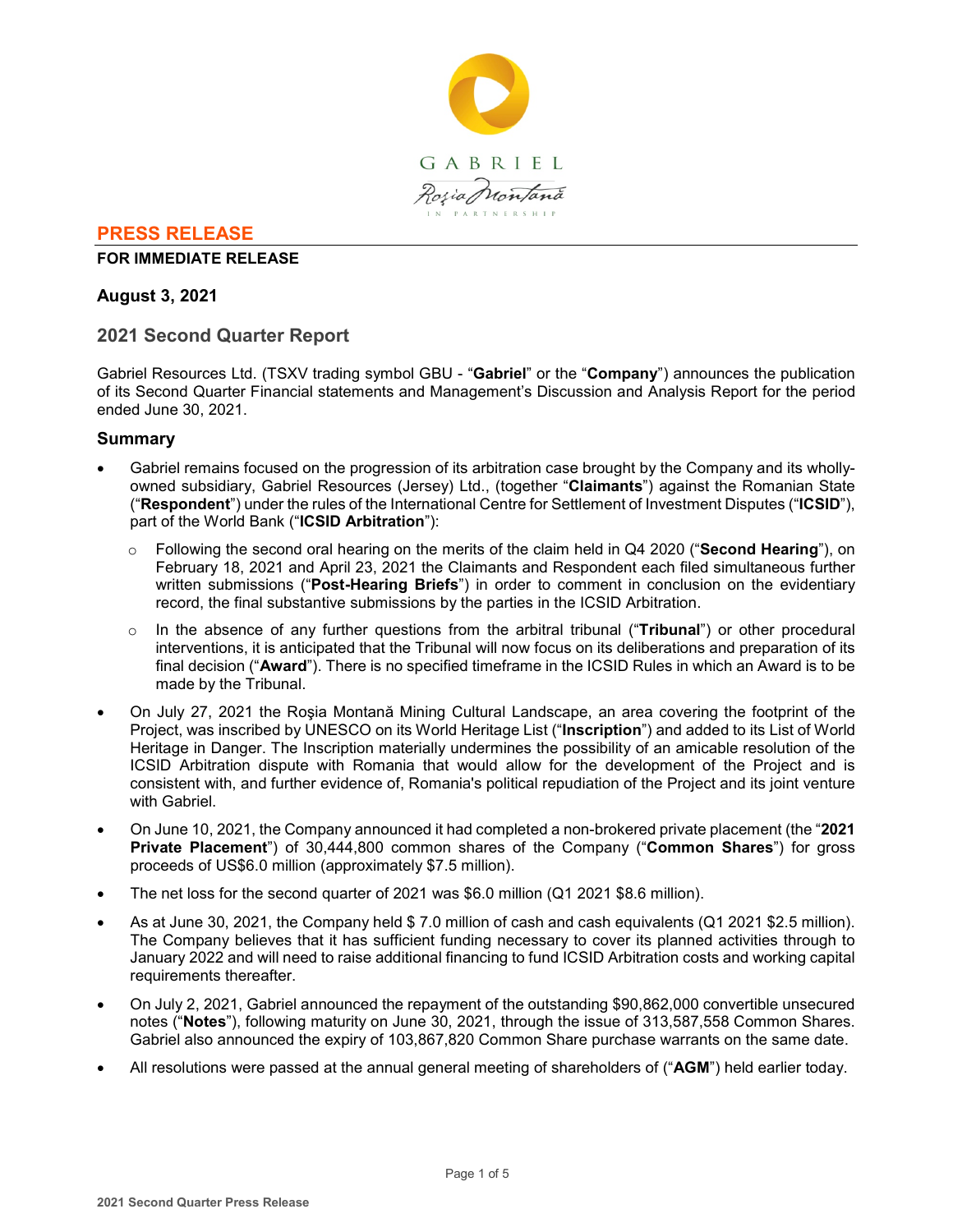Dragos Tanase, Gabriel's President and Chief Executive Officer, stated:

"We face the second half of 2021 confident that we have presented our case in the ICSID Arbitration, a new financing has been completed, and our capital structure simplified significantly by the repayment of the convertible notes. We remain indebted to our shareholders for their patience and continued financial support as we await a final decision from the Tribunal, which we hope will recognize the merit of Gabriel's claims. We are disappointed that Romania chose to pursue the UNESCO listing, which severely undermines the possibility of a future amicable resolution of the dispute."

*Further information and commentary on the results in the second quarter of 2021 is given below. The Company has filed its Unaudited Condensed Interim Consolidated Financial Statements for Q2 2021 and related Management's Discussion & Analysis on SEDAR at www.sedar.com and each is available for review on the Company's website at www.gabrielresources.com.* 

For information on this press release, please contact:

| Dragos Tanase           | Richard Brown                      |
|-------------------------|------------------------------------|
| President & CEO         | <b>Chief Financial Officer</b>     |
| Phone: +40 730 399 019  | Mobile: +44 7748 760276            |
| dt@gabrielresources.com | richard.brown@gabrielresources.com |

*Neither TSX Venture Exchange nor its Regulation Services Provider (as that term is defined in policies of the TSX Venture Exchange) accepts responsibility for the adequacy or accuracy of this release.*

# **Further Information**

## **Status of the ICSID Arbitration**

- The ICSID Arbitration seeks compensation for all of the loss and damage suffered by the Claimants, resulting from the Respondent's wrongful conduct and its breaches of the protections afforded by certain treaties for the promotion and protection of foreign investment to which Romania is a party, including against expropriation, unfair and inequitable treatment, discrimination and other unlawful treatment in respect of the Roșia Montană gold and silver project, together with the gold, silver and porphyry copper deposits defined in the Bucium concession area ("**Projects**") and related licenses.
- Subsequent to the Second Hearing, which focused on the technical and feasibility-related aspects of the Projects, and the quantum of the damages claimed, the Post-Hearing Briefs were filed on February 18, 2021 and April 23, 2021, which mark the final substantive submissions after which the Tribunal may pose further questions, or focus on its deliberations ahead of an Award.
- There is no specified timeframe in the ICSID Rules in which an Award is to be made by the Tribunal. The Company is informed that it is typical for tribunals in this type of arbitration to require twelve to eighteen months to finalize and issue a decision after Post-Hearing Briefs are submitted. However, there can be no assurances that the ICSID Arbitration will advance in a customary or predictable manner or be completed or settled within any specific or reasonable period of time.

## **UNESCO World Heritage**

- Romania's nomination to designate the 'Roşia Montană Mining Landscape' as a UNESCO World Heritage site was considered by UNESCO at the deferred 44th session of the World Heritage Committee, held in a virtual online format from Fuzhou, China between July 16 and July 31, 2021.
- On July 27, 2021 the Roşia Montană Mining Cultural Landscape, an area covering the footprint of the Project, was inscribed by UNESCO on its World Heritage List and added to its List of World Heritage in Danger.
- The Inscription is incompatible with mining in the Project area and thus materially undermines the possibility of an amicable resolution of the dispute with Romania that would allow for the development of the Project.
- Romania's application to UNESCO and the subsequent Inscription are fundamentally at odds with Romania's obligations under its investment treaties in relation to Gabriel's investments and these acts, together with other measures taken by Romania, further evidence Romania's political repudiation of the Project and its joint venture with Gabriel.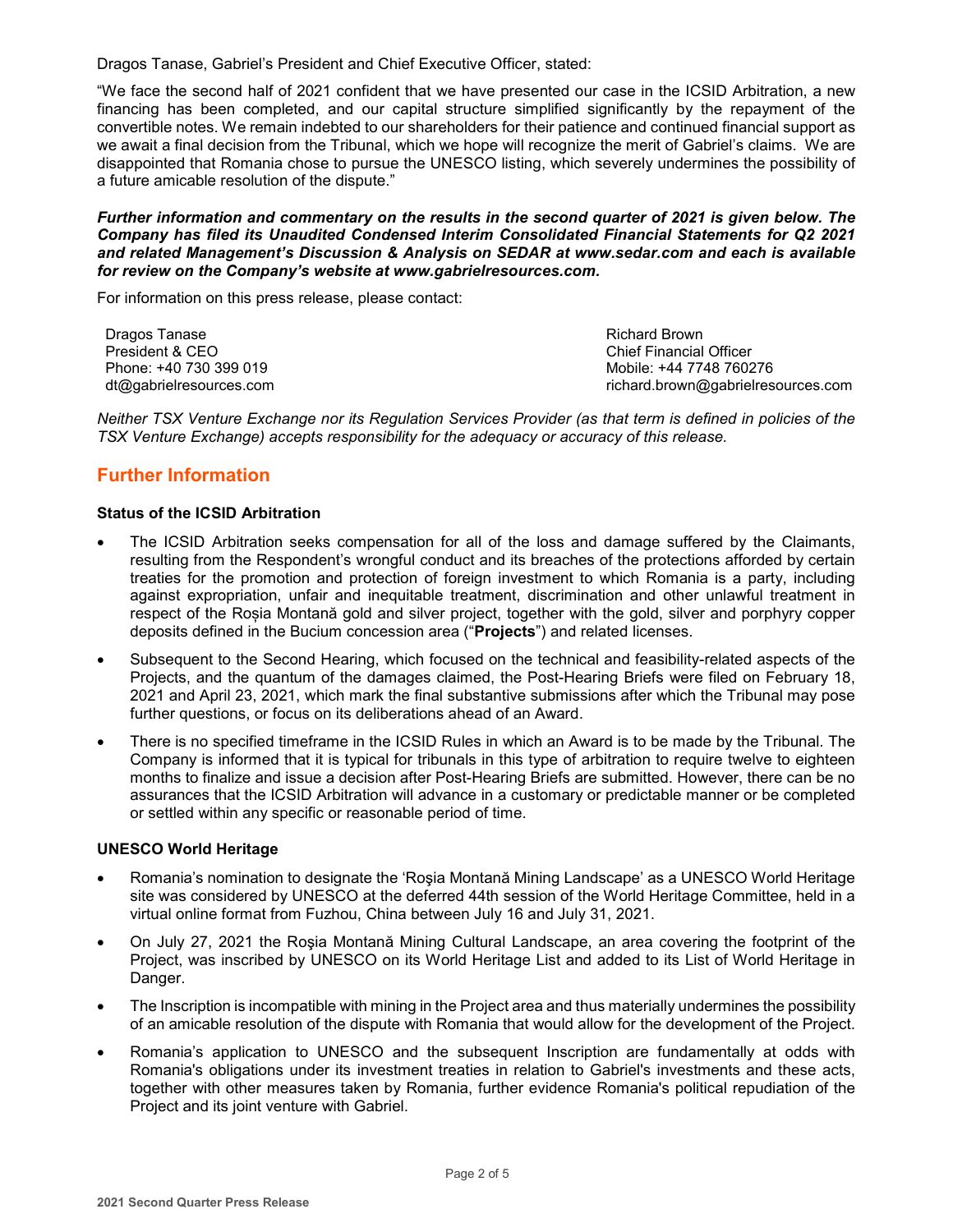# **Financial Performance**

- Operating loss for the second quarter was \$ 3.3 million, some \$ 2.6 million lower than the corresponding period in 2020, arising from \$ 1.8 million lower costs related to the ongoing ICSID Arbitration, reflecting the more limited activity in the second quarter of 2021 finalizing the Post-Hearing Briefs, \$ 0.5 million of lower costs related to payroll, and \$ 0.2 million lower share-based payments.
- The net loss for the second quarter of 2021 was \$6.1 million, a decrease of \$2.8 million from a net loss of \$ 8.9 million in the corresponding period in 2020, primarily reflecting the \$ 2.6 million reduction in operating loss noted above together with a \$ 0.4 million lower foreign exchange loss in the second quarter of 2021, offset by \$ 0.2 million higher finance costs incurred in respect of the Notes prior to repayment.

# **Liquidity**

- Cash and cash equivalents at June 30, 2021 were \$ 7.0 million.
- The Company's average monthly cash usage during Q1 2021 was \$1.0 million (Q1 2021: \$1.3 million), the decrease primarily reflecting the reduction in payments related to ICSID Arbitration costs compared to the prior quarter where significant costs had accrued for payment following the Second Hearing.
- At June 30, 2021, accruals for costs in respect of the ICSID Arbitration amounted to \$ 3.4 million (Q1 2021: \$3.0 million), the increase reflecting completion of Post-Hearing Briefs in the period and the continuation of a fee agreement in respect of the deferred payment of certain ICSID Arbitration costs until an Award is issued.

# **Financing**

- On May 27, 2021, the Company announced the 2021 Private Placement of up to 30,444,800 Common Shares at a price of \$0.245 each for gross proceeds of up to US\$6.0 million (approximately \$7.5 million) and on June 10, 2021 the Company announced that it had closed the 2021 Private Placement in the full amount.
- The Company intends to use the proceeds from the 2021 Private Placement to finance the ongoing costs of the ICSID Arbitration and for general working capital requirements.

## **Repayment of Convertible Notes**

- As previously announced, the Company has exercised its option ("**Common Share Repayment Right**") to repay all of the principal amount of Notes outstanding by issuing Common Shares to holders of the Notes ("**Noteholders**"). In aggregate, 313,587,558 Common Shares have been issued pursuant to the Common Share Repayment Right, calculated on the basis of the 'Current Market Price' of \$0.28975, being the price equal to 95% of the volume weighted average trading price of a Common Share over a 20 trading day period to June 23, 2021 ("**Note Repayment Price**").
- Prior to maturity, the Notes were convertible at the option of the Noteholders into Common Shares at a price of \$0.3105 per share ("**Conversion Price**"). As the Note Repayment Price was lower than the Conversion Price, approximately 21m more Common Shares have been issued than would have been the case upon conversion by Noteholders at the Conversion Price.
- The repayment of the Notes through exercise of the Common Share Repayment Right has received the final approval of the TSX Venture Exchange ("**Exchange**"). The Common Shares have been issued in reliance on applicable prospectus and registration exemptions, are (subject to compliance with applicable securities laws) freely tradeable on the Exchange and are not subject to any statutory hold period.

## **Capital Resources**

• The Company believes that it has sufficient cash to enable the Group to fund general working capital requirements together with the material estimated costs associated with the Company advancing the ICSID Arbitration through to January 2022. There can be no assurances that the ICSID Arbitration will advance in a customary or predictable manner or within any specific or reasonable period of time. Accordingly, Gabriel believes that it will need to raise additional financing in 2021 in order to preserve its remaining assets, including the exploitation license for the Roşia Montană Project ("**License**") and associated rights and permits, post January 2022 while it awaits an Award from the Tribunal.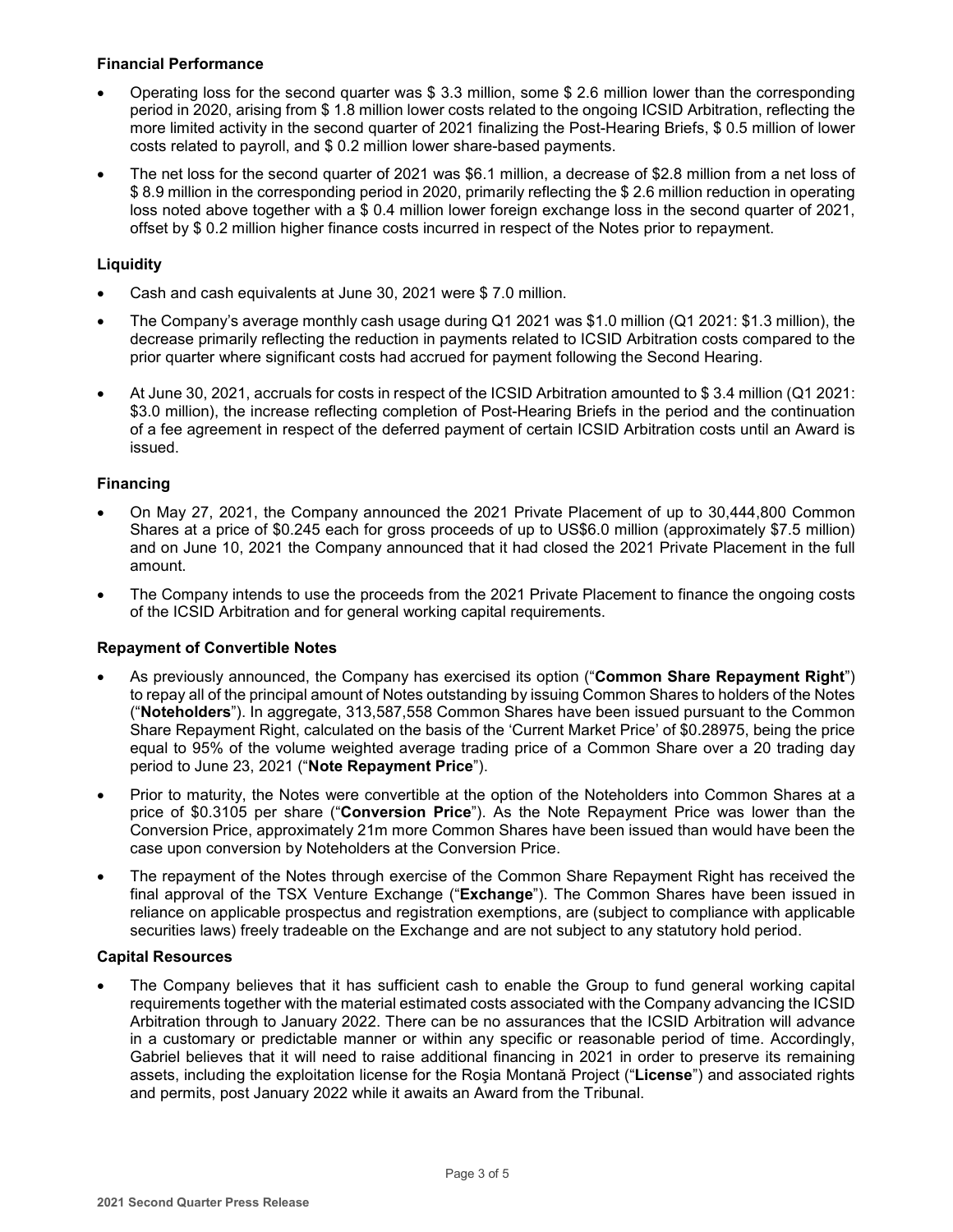- Thereafter, the Group will require further funding for general working capital purposes, and to pursue the long-term activities required to see the ICSID Arbitration through to its conclusion, which may include, as appropriate, costs of any potential annulment proceedings and/or costs of enforcement of any Award.
- Notwithstanding the Company's recent and historic funding, there is a risk that sufficient additional financing may not be available to the Company on acceptable terms, or at all.

### **Annual General Meeting**

• The Company held its AGM earlier today, August 3, 2021, in Vancouver, British Columbia. All of the matters submitted to shareholders for approval, as set out in the Company's Management Information Circular dated June 29, 2021, were approved by the requisite majority of votes cast at the AGM. The resolutions included: (i) re-electing Jeffrey Couch, Dag Cramer, Anna El-Erian, Ali Erfan, Daniel Kochav, James Lieber and Dragos Tanase as directors of the Company; (ii) re-appointing PricewaterhouseCoopers LLP as auditors of the Company for the ensuing year; and (iii) approving the continuation of the amended and restated incentive stock option plan of the Company.

### **Impact of Coronavirus**

- With respect to the outbreak of the novel coronavirus (COVID-19), Gabriel continues to consider carefully its impact, noting the widespread disruption to normal activities and the uncertainty over the duration of this disruption. The highest priority of the Board of Directors and Management is the health, safety and welfare of the Group's employees and contractors. Gabriel recognizes that the situation is extremely fluid and is monitoring the relevant recommendations and restrictions on work practices and travel. At this time, these recommendations and restrictions do not significantly impact Gabriel's ability to continue the ICSID Arbitration process or conduct the limited operations in Romania, nor has there been a significant impact on the Group's results or operations to date.
- The Group will continue to seek new investment and is also looking to sell its long lead-time equipment. The market and timing for each initiative may be adversely affected by the effects of COVID-19. As a result, Gabriel will react to circumstances as they arise and will make any necessary adjustments to the work processes required. Should any material disruption from COVID-19 affect the Group for an extended duration, Gabriel will review certain planned activities in Romania and take remedial actions if it is determined to be necessary or prudent to do so.

### **About Gabriel**

Gabriel is a Canadian resource company listed on the TSX Venture Exchange. The Company's principal business had been the exploration and development of the Roșia Montană gold and silver project in Romania. The Roşia Montană Project, one of the largest undeveloped gold deposits in Europe, is situated in the South Apuseni Mountains of Transylvania, Romania, an historic and prolific mining district that since pre-Roman times has been mined intermittently for over 2,000 years. The exploitation license for the Roşia Montană Project is held by Roșia Montană Gold Corporation S.A., a Romanian company in which Gabriel owns an 80.69% equity interest, with the 19.31% balance held by Minvest Roșia Montană S.A., a Romanian state-owned mining company.

Upon obtaining the License in June 1999, the Group focused substantially all of their management and financial resources on the exploration, feasibility and subsequent development of the Roşia Montană Project. Despite the Company's fulfilment of its legal obligations and its development of the Roşia Montană Project as a high-quality, sustainable and environmentally-responsible mining project, using best available techniques, Romania has unlawfully blocked and prevented implementation of the Roşia Montană Project without due process and without compensation. Accordingly, the Company's current core focus is the ICSID Arbitration. For more information please visit the Company's website at **www.gabrielresources.com**.

### **Forward-looking Statements**

This press release contains "forward-looking information" (also referred to as "forward-looking statements") within the meaning of applicable Canadian securities legislation. Forward-looking statements are provided for the purpose of providing information about management's current expectations and plans and allowing investors and others to get a better understanding of the Company's operating environment. All statements, other than statements of historical fact, are forward-looking statements.

In this press release, forward-looking statements are necessarily based upon a number of estimates and assumptions that, while considered reasonable by the Company at this time, are inherently subject to significant business, economic and competitive uncertainties and contingencies that may cause the Company's actual financial results, performance, or achievements to be materially different from those expressed or implied herein.